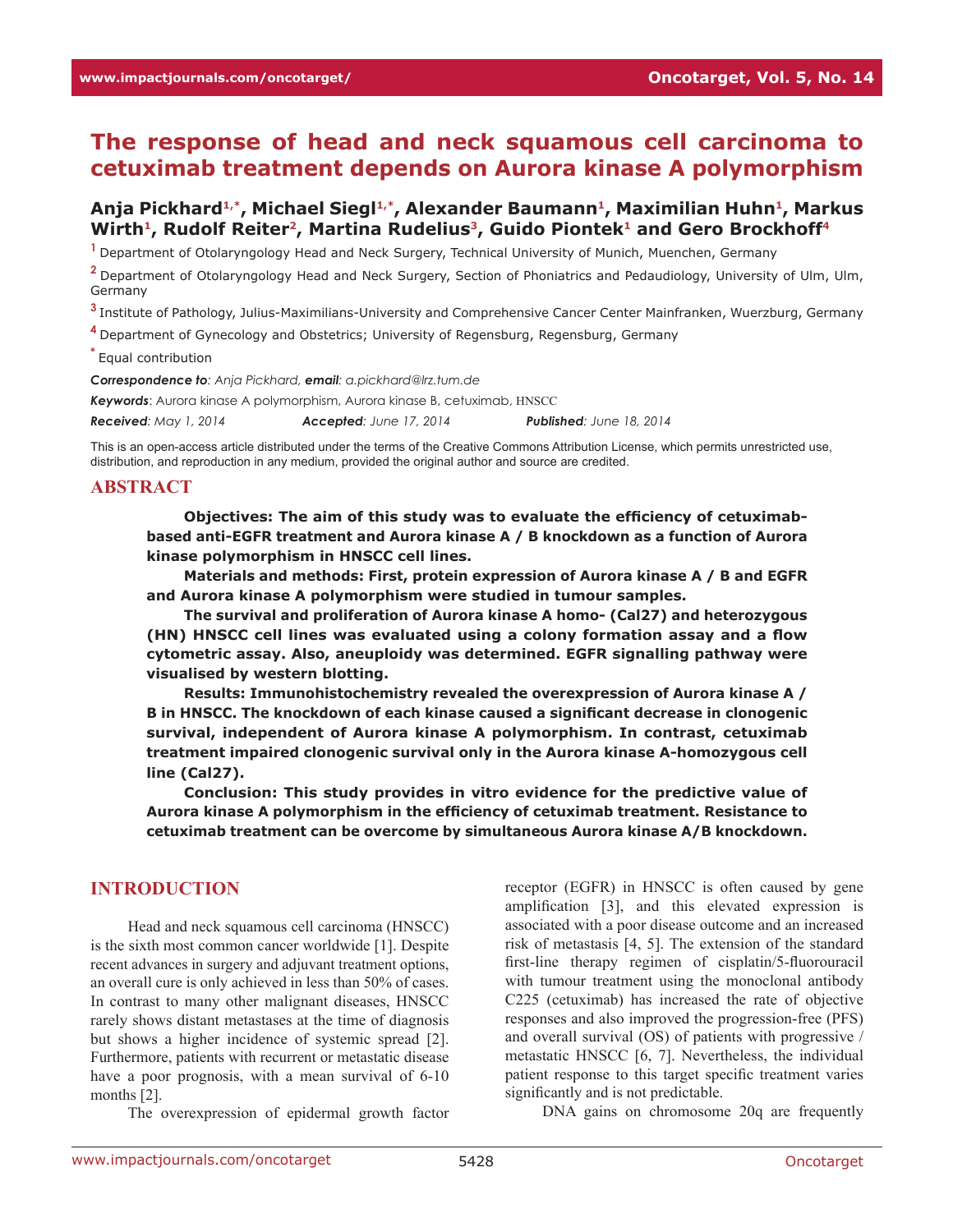found in HNSCC [8, 9] and are associated with lymph node metastasis, as shown by array-based comparative genomic hybridisation [10]. The Aurora kinase A (AurkA) encoding region is located on 20q13.2 and maps close to the critical region of DNA gain [11]. Aurora kinases A and B (AurkA and AurkB) are highly conserved serine/ threonine kinases that play essential but distinct roles in mitosis. Specifically, AurkA is required for the assembly of the mitotic spindle and accumulates on centrosomes at the spindle poles during prophase until metaphase [12]. Furthermore, the up-regulation of AurkAleads to abnormal centrosome numbers and the induction of aneuploidy [13, 14], which is a very frequent event in HNSCC and found in up to 90% of all tumours [15]. In contrast, AurkB is required for mitotic progression and cytokinesis and colocalises with inner centromeric protein (INCENP) and survivin at the centromeres of chromosomes during cytokinesis. AurkB is involved in chromosome alignment at the spindle midzone during the metaphase / anaphase transition [12, 16]. A T91A polymorphism in AurkA/ STK15 causes a Phe31Ile substitution, and the 31Ile variant has been shown to be preferentially amplified and is associated with the degree of aneuploidy in human tumours. AurkA polymorphism has also been described as a genetic risk factor for the occurrence and progression of oesophageal tumours [17]. Moreover, a multiple cancer type meta-analysis revealed a significant cancer risk in both homozygotes and heterozygotes [18].

Recently, we found that patients characterised by elevated EGFR and elevated AurkA protein expression in tumour tissue represent a risk group with a poor diseasefree survival [19]. AurkA and EGFR share downstream signalling pathways, and each by itself represents a potential therapeutic target in HNSCC. In the present study, we determined the distribution of AurkA/STK15 codon 91 homo- and heterozygosity in primary HNSCC and the associated non-neoplastic squamous epithelium. Moreover, we analysed the response to cetuximab and the inhibition of AurkA and AurkB *in vitro* according to AurkA/STK15 polymorphism.

# **RESULTS**

#### **Elevated AurkA/B expression in HNSCC tissues**

Immunohistochemical staining of HNSCC tissue revealed the overexpression of AurkA and AurkB compared to the corresponding healthy tissue ( $p < 0.05$ ). The distribution of AurkA/STK15 codon 91 homo- and heterozygosity in the normal (n=64), non-neoplastic tissue of tumour patients  $(n=41)$  and tumour tissue  $(n=116)$  was determined by a restriction analysis of amplified AurkA/ STK15 cDNA. The heterozygous allele was found in 37% and 33% of the normal and non-neoplastic tissues, respectively, whereas the portion increased to 49% in the tumour tissue (Suppl. Fig. 1). In addition, 10 HNSCC cell lines were analysed for the polymorphism, and a 50/50 distribution was observed (Fig. 1). A heterozygous (HN) and homozygous wildtype (Cal27) HNSCC line were selected for further *in vitro* experiments; the genotype of codon 91 in these cell lines was verified by sequencing (Fig. 1).

## **Cetuximab treatment impairs AurkA/STK15 codon 91 polymorphism-dependent clonogenic survival**

It has been previously shown that cetuximab is a potent drug for the treatment of HNSCC [20, 21]. In



**Fig.** 1: **AurkA/STK15 Phe31Ile polymorphism analysis by PCR-RFLP and subsequent DNA sequencing.** A total of 10 cell lines were tested and showed 50% Phe/Phe, 50% Phe/Ile, and 0% Ile/Ile.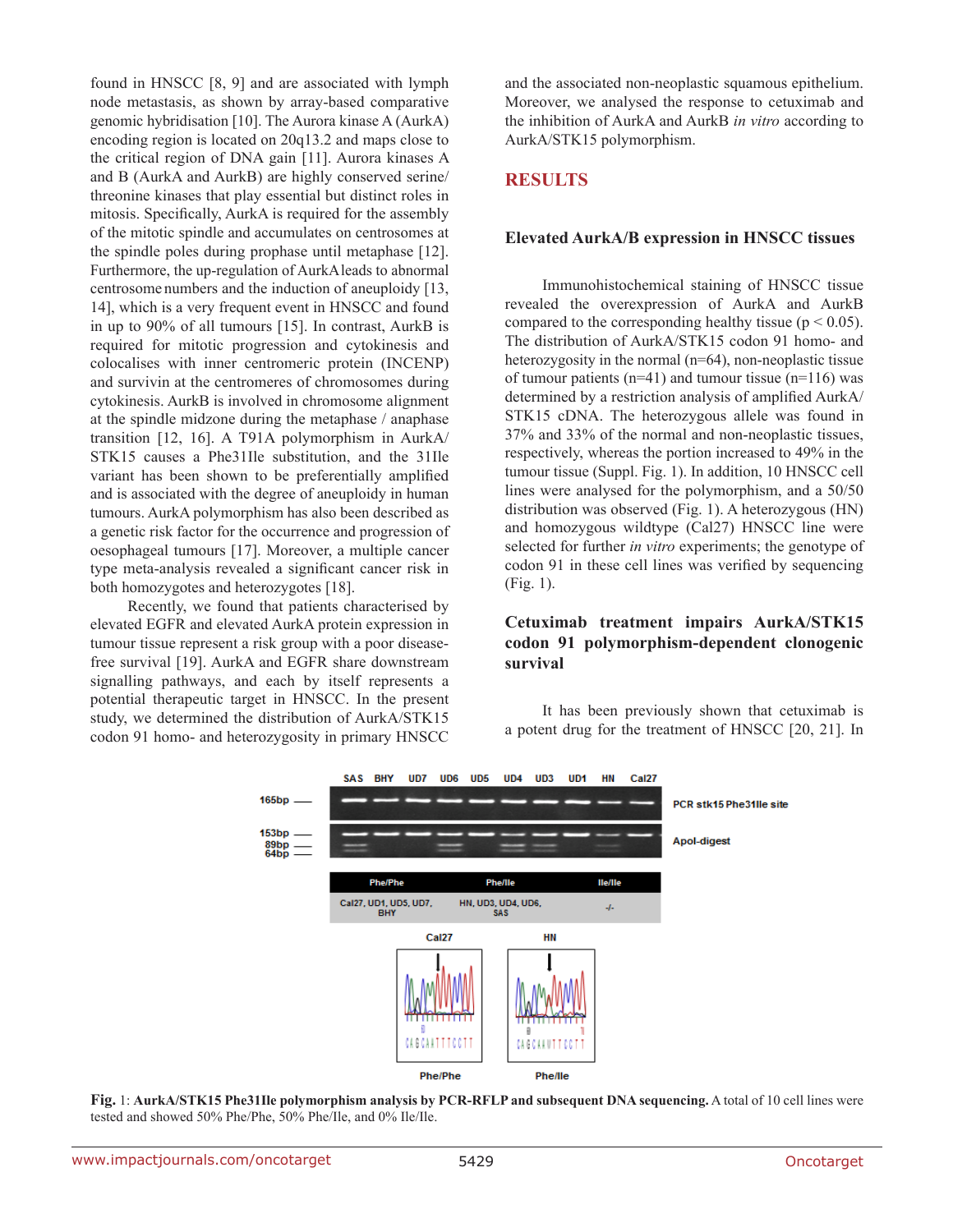the present study, we tested 6 HNSCC lines for their susceptibility to cetuximab treatment. The Cal27, UD5, and UD7 cell lines showed a dramatic decrease in clonogenic survival after treatment, whereas the HN, UD3, and UD4 cells appeared to be resistant to cetuximab (Fig. 2). Resistance to cetuximab treatment has been associated with the AurkA/STK15 Phe31Ile polymorphism. In contrast to the UD3, UD4, and HN cells, which harbour the polymorphism and did not respond to cetuximab treatment, the Phe31 homozygous wildtype UD5, UD7, and Cal27 cells (UD5  $p = 0.0199$ ; UD7  $p = 0.0039$ ; Cal27  $p = 0.0047$ ) showed a significant decrease in clonogenic survival with antibody treatment.

# **siRNA-mediated Aurora kinase A / B knockdown impairs clonogenic survival, independent of polymorphism**

It has been shown that the inhibition of Aurora kinases overcomes resistance to cetuximab in HNSCC [19]. Therefore, we knocked down the expression of these kinases by treating the cells with an AurkA- or AurkB-specific small interfering RNA (siRNA). The siRNA-mediated knockdown of either AurkA or AurkB was highly effective (Suppl. Fig. 2) and specific; furthermore, the knockdown of AurkA did not affect the

AurkB protein content and vice versa. The knockdown of each kinase caused a drastic and highly significant decrease in clonogenic survival (Fig. 3), an effect that was independent of AurkA polymorphism (Cal27 - siAurkA p  $= 0.0048$ , siAurkB p = 0.0084; HN - siAurkA p = 0.0004, siAurkB  $p = 0.0076$ . Treatment with the EGFR inhibitory antibody cetuximab also impaired clonogenic survival in the AurkA/STK15 Phe31Ile polymorphism-negative cell line Cal27 ( $p = 0.0047$ ). Conversely, the HN cell line, which harbours the polymorphism, was resistant to cetuximab treatment with regard to clonogenic survival. To test the effect of the combined targeting of Aurora kinases and EGFR, both cetuximab and the AurkA/Bspecific siRNAs were applied, resulting in a further impairment of clonogenic survival in the Cal27 cells compared to the treatment with cetuximab alone. The combination treatment was also more effective than the knockdown alone, and the combination effect was even significantly increased with AurkB knockdown. The same effect was observed in the HN cells, though this cell line did not respond to cetuximab treatment alone (Fig. 3).



**Fig.** 2: **Resistance to cetuximab was associated with AurkA/STK15 Phe31Ile polymorphism (UD3, UD4, and HN).** The cell lines UD5, UD7, and Cal27, which are homozygous wildtype for Phe31, exhibited a significant decrease in clonogenic survival.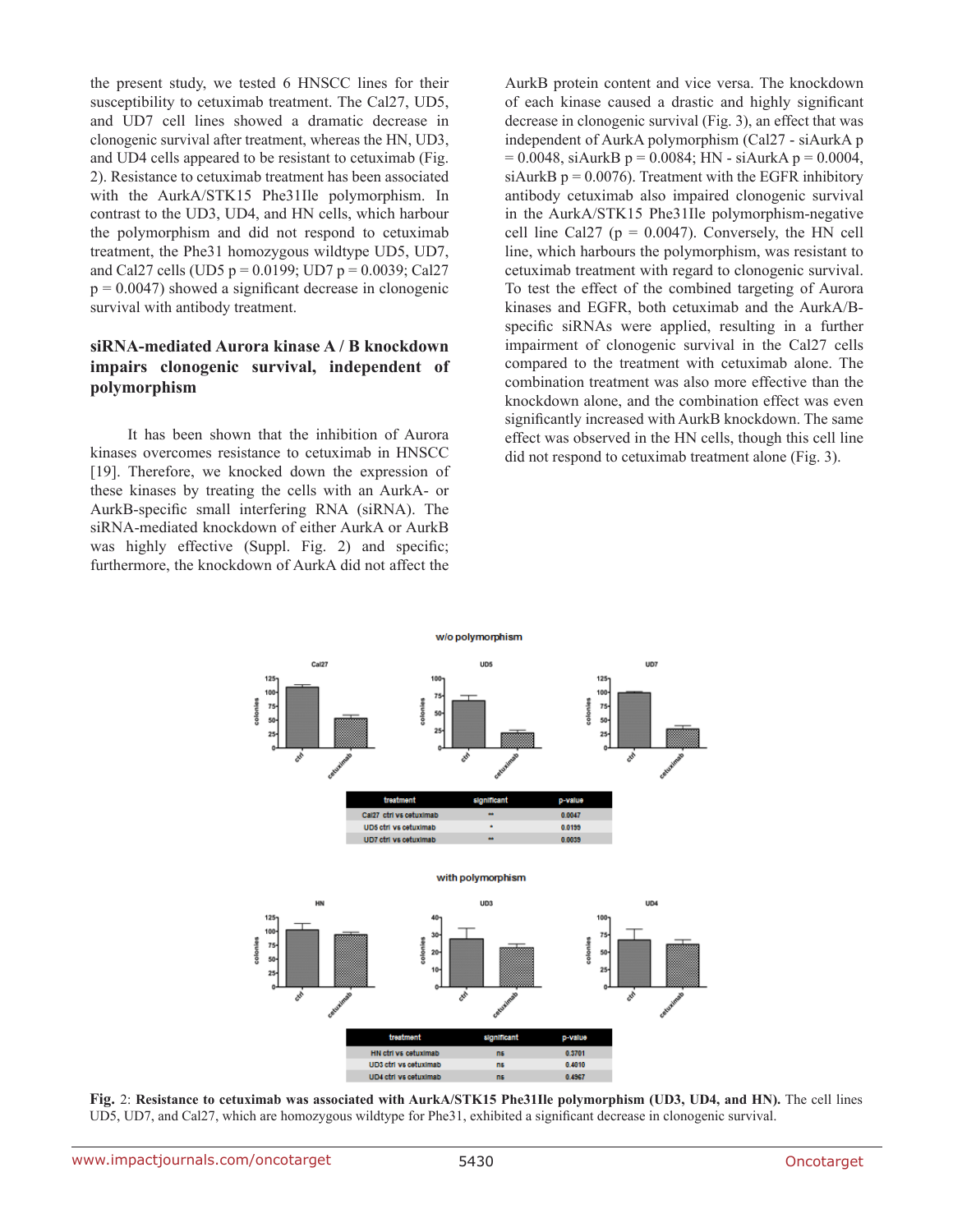

**Fig. 3: The knockdown of each kinase caused a drastic and highly significant decrease in clonogenic survival.** The same effect was observed in HN cells, though this cell line did not response to cetuximab alone.

#### **Induction of aneuploidy in HN cells upon AurkB knockdown but not by cetuximab treatment**

Because Aurora kinases are important for the proper assembly of the spindle apparatus and chromosome segregation in mitosis, the effect of Aurora kinase knockdown on the ploidy of the cells was tested by flow cytometry. Aurk/B knockdown significantly resulted in 15% aneuploid HN cells ( $p = 0.0314$ ), which harbour the Phe31Ile polymorphism, whereas cetuximab treatment did not affect ploidy (Fig. 4).

# **Combined treatment of cetuximab and Aurora kinase knockdown increases apoptosis**

Apoptosis was detectable by flow cytometry after the knockdown of the respective Aurora kinase (Fig. 5). The knockdown of AurkB led to a significantly higher amount of apoptotic cells than the suppression of AurkA (Cal27  $p = 0.0027$ ; HN  $p = 0.0066$ ). The Cal27 cells showed a trend of a higher amount of apoptotic cells upon treatments, though cetuximab treatment alone induced only a small but significant amount of apoptosis in these cells ( $p = 0.0267$ ). This finding is in agreement with the decreased clonogenic survival in this cell line upon cetuximab treatment. The number of apoptotic cells could be further increased with high significance when combined with Aurora kinase knockdown. However, compared to the number of apoptotic cells already induced by the Aurora kinase knockdown, this increase was not significant, except for AurkA knockdown in Cal27 cells ( $p = 0.0342$ ).



| <b>Cal27</b> | treatment                 | significant | p-value |
|--------------|---------------------------|-------------|---------|
|              | ctrl vs cet.              | ns.         | 0.5799  |
|              | ctrl vs siAurkA           | ns.         | 0.4356  |
|              | ctrl vs siAurkA + cet.    | ns.         | 0.3921  |
|              | ctrl vs siAurkB           | ns.         | 0.2679  |
|              | ctrl vs siAurkB + cet.    | <b>ns</b>   | 0.4586  |
|              | siAurkA vs siAurkA + cet. | ns.         | 0.6129  |
|              | siAurkB vs siAurkB + cet. | ns.         | 0.6974  |
|              |                           |             |         |
| НN           | treatment                 | significant | p-value |
|              | ctrl vs cet.              | ns.         | 0.6892  |
|              | ctrl vs siAurkA           | ns.         | 0.1958  |
|              | ctrl vs siAurkA + cet.    | ns.         | 0.3726  |
|              | ctrl vs siAurkB           | $\star$     | 0.0314  |
|              | ctrl vs siAurkB + cet.    | $\star$     | 0.0121  |
|              | siAurkA vs siAurkA + cet. | ns.         | 0.3507  |

**Fig. 4: Treatment caused aneuploidy only in the HN cell line with the Phe31Ile polymorphism.** The knockdown of AurkB had a significant impact on ploidy, whereas cetuximab treatment had no effect on ploidy.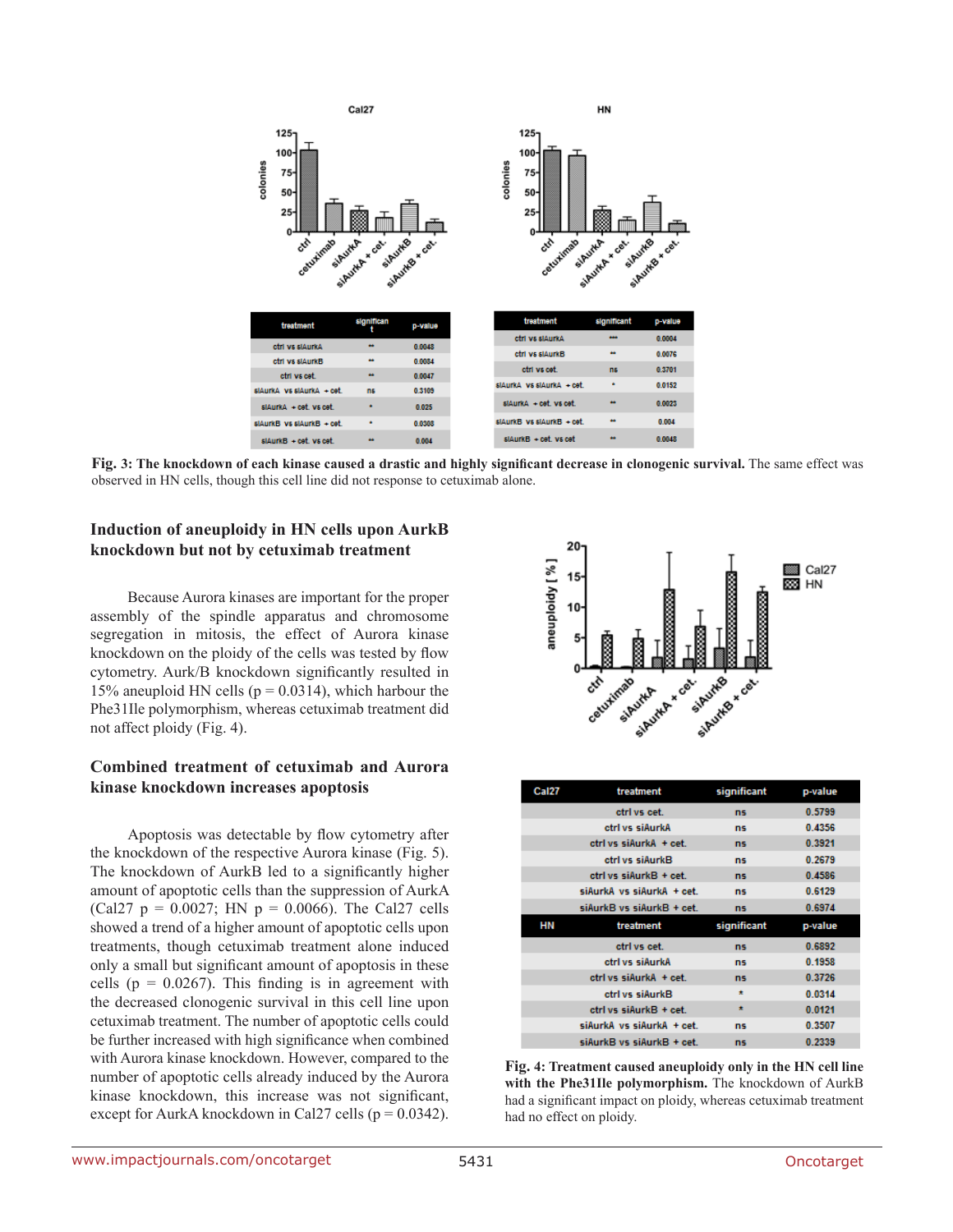This observation indicates a higher importance of Aurora kinase knockdown, particularly AurkB, with respect to cell survival / cell death.

#### **Treatment with siRNA targeting AurkB causes enhanced apoptosis by reducing Akt activity**

To identify the proteins involved in the regulation and control of cell proliferation and survival, a western blot analysis was performed after AurkA / AurkB siRNA and cetuximab treatments and their combination (Fig. 6, Suppl. Fig. 3). As the activity of these proteins is typically regulated by posttranslational modifications, phosphorylation-specific antibodies were used. The EGFR, Akt, and Erk1/2 expression levels were not affected by any of the treatments. In the Cal27 but not HN cells, cetuximab resulted in a drastic increase in the phosphorylation of its target, EGFR, at Tyr1068. Akt phosphorylation at Ser473 was significantly decreased upon AurkB knockdown in both cell lines; AurkB knockdown alone and in combination with cetuximab treatment resulted in an identical Akt phosphorylation state.

Erk1/2 (a member of the MAP kinase family) phosphorylation at Thr202/Tyr204 was decreased upon AurkB knockdown in the Cal27 cells, in both the presence and absence of cetuximab. In the HN cells, the knockdown of each Aurora kinase caused a slight increase in Erk1/2 phosphorylation, whereas the combination treatment decreased the amount of phosphorylated Erk1/2.







**Fig. 6: According to western blot analyses, cetuximab treatment resulted in Tyr1068 phosphorylation of EGFR in cetuximab**sensitive Cal27 cells. Moreover, we found a downregulation of Akt after treatment with an siRNA against AurkB in both cell lines.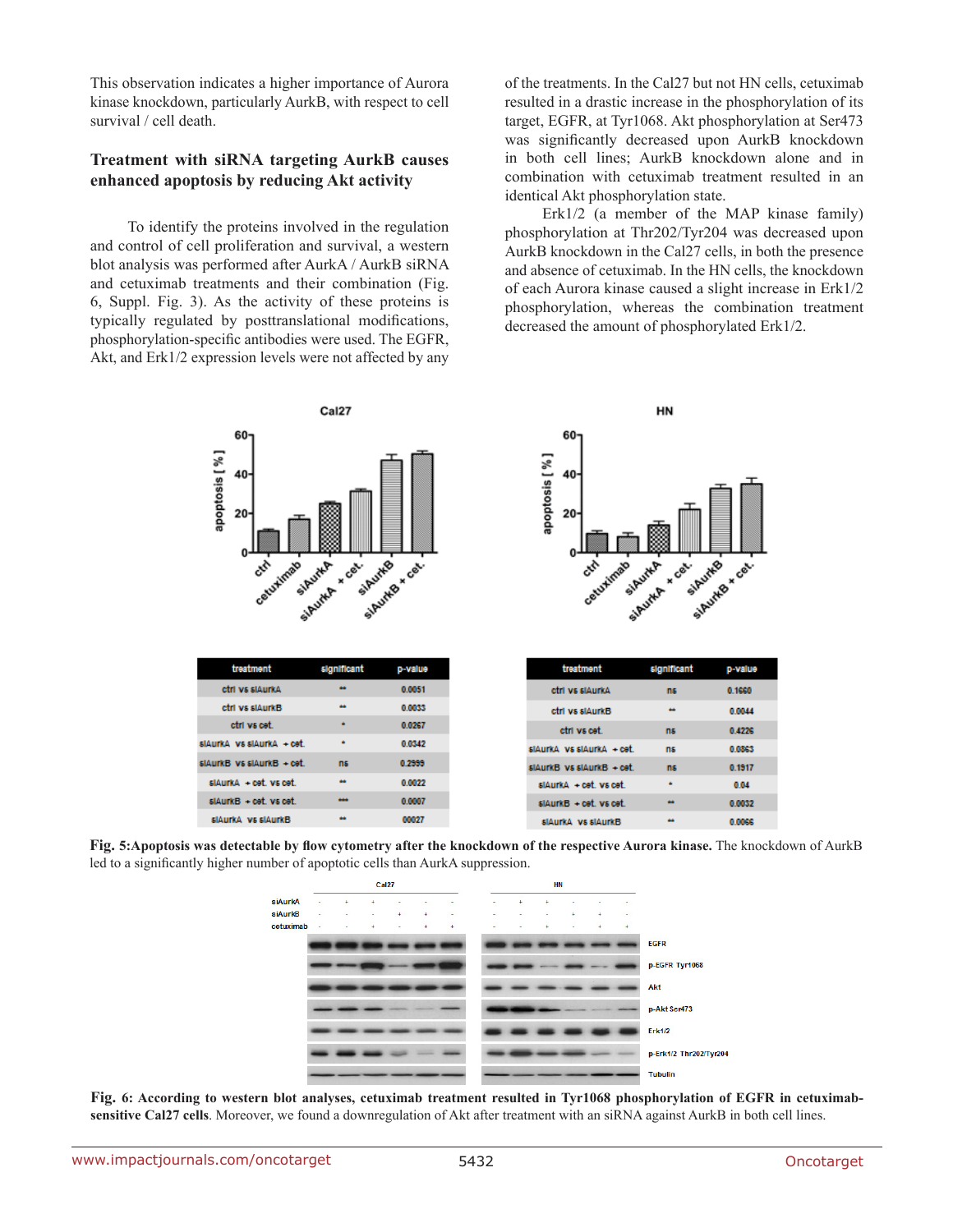# **DISCUSSION**

HNSCC is the sixth most common cancer worldwide [1] and typically has a poor prognosis. Unfortunately, new therapeutic regimens, e.g., the combination of standard (chemo-) therapies with cetuximab treatment, merely prolong the overall survival by a few months [20], and therapy response to cetuximab treatment can only be insufficiently evaluated by cutaneous side effects [22, 23]. Because Aurora kinases are frequently upregulated in HNSCC and EGFR is often expressed, both of these molecules represent attractive therapeutic targets. In this study, we investigated the role of Aurora kinases A and B on tumour cell survival and apoptosis in HNSCC *in vitro*. Furthermore, we examined the impact of AurkA polymorphism on the susceptibility of HNSCC to cetuximab treatment.

We confirmed the observation that the AurkA and AurkB proteins are significantly overexpressed in HNSCC tissues [24-29], and it has been demonstrated that an upregulation of AurkA mRNA and protein in HNSCC is associated with a poor outcome [30]. Moreover, it has been shown that AurkA overexpression and/or dysfunction results in chromosomal instability through abnormal spindle formation and defects in cytokinesis, resulting in aneuploidy [31-34]. Accordingly, these genomically altered cells can promote tumour progression, with a poor disease outcome. We previously demonstrated that a subgroup of HNSCC patients with reduced DFS and a particularly poor prognosis is characterised by concomitant AurkA and EGFR overexpression [19].

Our RFLP analysis revealed the distribution of AurkA polymorphism in HNSCC specimens (48% Phe/ Phe, 49% Phe/Ile, and 3% Ile/Ile) and normal tissues (67% Phe/Phe, 33% Phe/Ile, and 0% Ile/Ile). Although the Phe/Phe polymorphism is common and the Phe/Ile variant is more frequently found in tumour tissues, no correlation of either variant with the course or outcome of the disease could be found. Nevertheless, the AurkA polymorphism has been observed in many tumour types, e.g., oesophageal, breast, hepatocellular, and prostate cancer [17, 35-38]. Miao et al. found a 44.2% frequency of the heterozygous allele in oesophageal tumour patients, the same range as found in the present study (49%). In contrast, the frequency of the Ile/Ile polymorphism found in other tissues was clearly higher at 47.0% [17]. The prognostic value of either polymorphism, however, is unclear and remains controversial [17, 35-38].

Although we found a reduced capacity to form cell colonies in the presence of the Phe/Ile polymorphism, which was associated with cetuximab resistance, the clinical studies to date do not suggest any correlation between STK15/AurkA polymorphism and cetuximab treatment resistance. Astsaturov et al., however, identified EGFR downstream signalling molecules involved in the resistance to cetuximab treatment. These authors observed synergistic treatment efficiency by a pronounced decrease in cell viability and tumour size upon simultaneous AurkA and EGFR targeting, revealing evidence for AurkA / EGFR signalling crosstalk [39]. In addition, an increased rate of relapse, a poorer response rate, and shortened disease-free and median survival rates have been reported for oesophageal carcinoma patients with the Phe/Ile polymorphism who were treated with chemo-radiotherapy followed by surgery [40]. Hence, there is accumulating evidence for the involvement of the heterozygous Aurora kinase polymorphism Phe/Ile in disease outcome and anti-EGFR/anti-Aurora kinase treatment susceptibility. Although, we connected data which were collected by the retrospective analysis of (primary) tissues taken ex-vivo and data derived from well characterized HNSCC cell lines our findings need to be corroborated by prospective clinical trials.

Our analyses of clonogenic survival revealed that the STK15/AurkA homozygous Cal27, UD5, and UD7 cells efficiently respond to cetuximab mono-treatment, whereas the heterozygous HN, UD3, and UD4 cells do not. The homozygous Cal27 and heterozygous HN cells exhibited a decreased clonogenic survival after the knockdown of both AurkA and AurkB, and apoptosis was largely induced in the Cal27 cells by all the treatment regimens against EGFR or AurkA / B. The efficiency of the combined treatment was additive in the Cal27 cells, and, even more importantly, cetuximab resistance in the HN cells was abolished by AurkA / B knockdown. The overall efficiency of the combined anti-EGFR/anti-Aurora kinase treatment reached a similar level in the heterozygous and homozygous cell lines. The enhanced treatment efficiency can possibly be explained by the cetuximabrelated inhibition of EGFR/STAT5A interactions, which intensified the siRNA-mediated knockdown of AurkA expression by the cetuximab functional knockdown of any remaining AurkA protein [41]. The heterozygous HN cells but not homozygous Cal27 cells developed aneuploidy after AurkA / B knockdown, a phenomenon that suggests at least in part different response mechanisms, which can likely be attributed to AurkA polymorphism and a greater degree of chromosomal instability in HN cells.

In the Cal27 cells, we found that cetuximab treatment induced Tyr1068 EGFR-phosphorylation, which has been previously associated with treatment response [42]. Regardless of EGFR phosphorylation, both the Cal27 and HN cells showed reduced Akt activation upon AurkB knockdown that strongly correlated with reduced cell survival. The AurkA knockdown, however, did not affect the EGFR downstream survival pathway. In addition, paninhibition of Aurora kinases by cell treatment with VX-680, causes pronounced AurkB inhibition [43], suppresses Akt-1 activation and inhibits cell proliferation [44]. Thus, the MAPK-related proliferation pathway was only affected by the combined treatment with siRNA against AurkB (but not AurkA) and cetuximab. Sharma et al.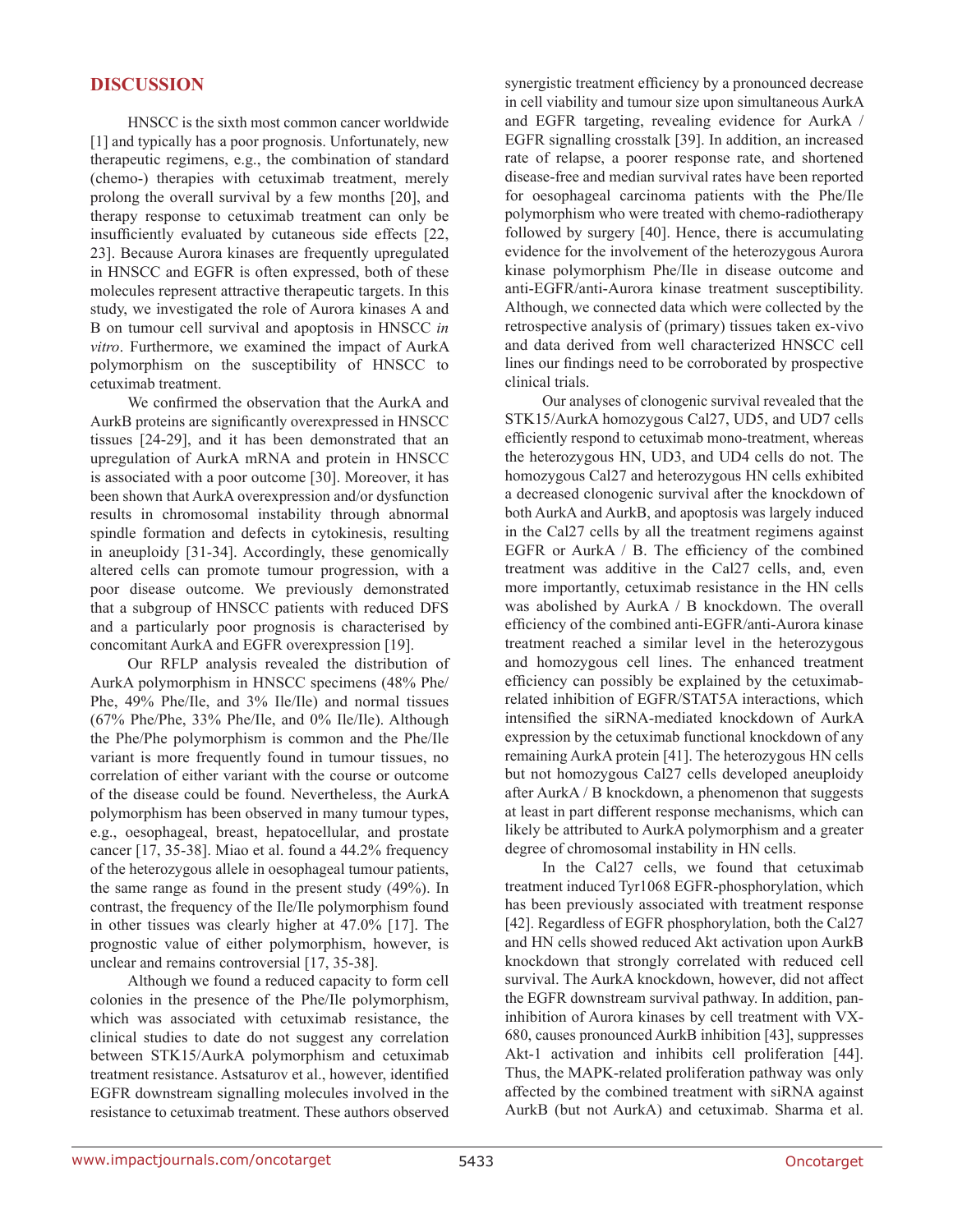demonstrated that AurkB is a downstream target of B-raf in melanoma and inhibition of AurkB lead to a reduced tumor development [45]. These findings could explain the outcome of combined AurkB targeting.

Taken together, the data indicate that both the EGFR and Aurora kinases seem to play important roles in the tumour biology and treatment of HNSCC. Further knowledge of the molecular mechanisms underlying simultaneous EGFR / Aurora kinase targeting will facilitate the design of the most efficient therapeutic strategies in consideration of AurkA polymorphism.

# **CONCLUSION**

Thus far, the response to cetuximab-based anti-EGFR therapy can only be estimated by the degree of skin reactions; markers that can reliably predict therapy efficiency have not yet been described. Here, we provide evidence that AurkA genotypically homozygous HNSCC cells respond to cetuximab mono-treatment, whereas heterozygous cells do not. Moreover, cetuximab resistance can be overcome by siRNA-based AurkA / B knockdown *in vitro*. The combination of cetuximab and anti-AurkA/B targeting in HNSCC cells ameliorates any polymorphismrelated difference and increases the treatment efficiency, independent of the Aurora kinase genotype. However, the efficiency of such a therapy as a function of AurkA polymorphism remains to be investigated more extensively in a clinical setting. A translational approach will enable the identification of patients who may potentially benefit from cetuximab treatment alone and those who require additional modular targeting.

# **MATERIAL AND METHODS**

#### **Tissue samples**

Formalin-fixed and paraffin-embedded (FFPE) tumour samples from 264 patients with a squamous cell carcinoma of the oral cavity (n=42), oropharynx (n=101), hypopharynx (n=49), or larynx (n=72) were examined for AurkA and AurkB expression. The expression levels were compared to the non-cancerous tissues from some of the same patients (matched pairs). This study was approved by the Medical Ethics Committee of the Technical University of Munich (project number 1420/05).

#### **Tissue microarray preparation**

Core needle biopsies from representative areas of each tumour specimen were retrieved from the original tumour blocks using a manual array (Beecher Instruments, Sun Prairie, Wisconsin, USA) and placed in a recipient paraffin array block; we obtained at least three tissue

cylinders, with a diameter of 0.6 mm, from each biopsy specimen.

#### **Tissue microarrays and protein analyses**

An HNSCC tissue microarray (TMA) containing tumour tissues with representative areas of interest and non-neoplastic squamous epithelium was used for the protein analyses. The TMA was sectioned, placed on coated glass slides, and deparaffinised for the subsequent procedures.

#### **Immunohistochemical study**

Fresh 1.5 µm sections from the TMA blocks were transferred to glass slides, deparaffinised, and rehydrated. For antigen retrieval, the slides were heated in citratebuffered saline (pH=6), and the slides were incubated for 1 hour with antibodies against Aurora kinase A (rabbit, clone D38B1, 1:200; Cell Signaling Technology, Frankfurt, Germany) and Aurora kinase B (rabbit, 1:200; Cell Signalling Technology, Frankfurt, Germany). The reaction was developed using the labelled streptavidinbiotin-peroxidase system. After counterstaining with haematoxylin, the slides were dehydrated in ascending ethanol concentrations and mounted. Tissues with known expression of the respective antigen were used as positive controls; immunoglobulin isotypes were used as negative controls.

The staining intensity and patterns were rated by the following scoring system for the semiquantitative estimation of expression levels: from 0 to 3 points (0 points  $=$  no staining, 1 point  $=$  low staining intensity, 2 points  $=$  moderate staining intensity, 3 points  $=$  strong staining intensity). Additionally, the fraction of stained cells was determined and graded from 0 to 4 points (0 points =  $0\%$  of the tumour cells, 1 points =  $\leq 10\%$  of the tumour cells, 2 points  $= 10\% - 29\%$  of the tumour cells, 3 points =  $30\%$ -59% of the tumour cells, 4 points =  $60\%$ -100% of the tumour cells). Both the staining intensity and fraction of stained cells were added together to generate a score from 0 to 7.

## **AurkA/STK15 polymorphism analyses: PCRrestriction fragment length polymorphism (RFLP)**

DNA was isolated from cell lines (n=10) and the FFPE tumour ( $n=116$ ) and control ( $n=64$ ) samples using the DNeasy Kit (Qiagen, Hilden, Germany) according to the manufacturer's instructions.

The specific PCR for AurkA genotypes at the Phe31Ile site was performed using the Taq-DNA Polymerase all-inclusive Kit (PeqLab, Erlangen, Germany)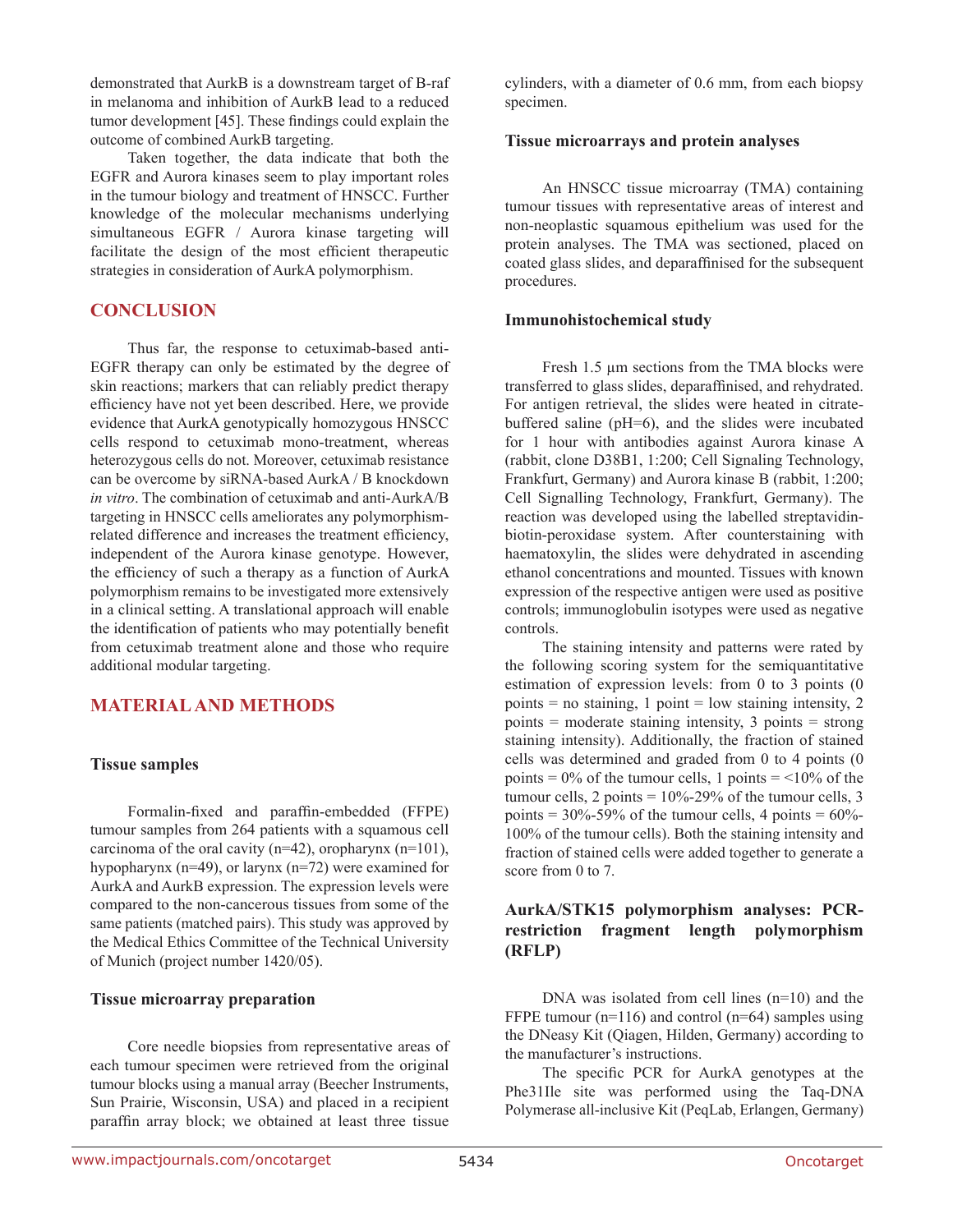according the manufacturer's guidelines. We applied the following thermocycler (BioRad, Munich, Germany) PCR programme: (95°C for 5 min, 30 cycles of 95°C for 30 s,  $60^{\circ}$ C annealing for 30 s, and  $72^{\circ}$ C for 30 s), and 72°C for 7 min. The following primers were used: AurkA/ STK15 forward, CTTTCATGAATGCCAGAAAGTT, and reverse, CTGGGAAGAATTTGAAGGACA.

The 165-bp PCR products were digested with ApoI (New England BioLabs, Inc., Beverly, USA) and separated on a 2.5% agarose gel. Digestion of the AurkA/ STK15 31Phe allele results in two fragments (153 bp and 12 bp), whereas the AurkA/STK15 31Ile allele contains an additional third ApoI restriction site and thus three bands (89 bp, 64 bp, and 12 bp) are generated after digestion. The results were further confirmed by DNA sequencing using an ABI 3100 DNA sequencer (Life Technologies, Darmstadt, Germany).

#### **Cell culture**

The Cal27 and HN cell lines were obtained from DSMZ (Braunschweig, Germany), and the UD3, UD4, UD5, and UD7 cell lines were obtained from the University of Düsseldorf. The AurkA polymorphism status of the cell lines is shown in Fig. 1. Additionally, all cell lines present a moderate expression of EGFR by western blot analyses. The cells were cultured in Dulbecco's Modified Eagle Medium (DMEM) (Invitrogen, Darmstadt, Germany) containing 10% foetal calf serum (FBS) (Biochrom, Berlin, Germany), 2 mM glutamine, 100 µg/ ml streptomycin, and 100 U/ml penicillin (Biochrom, Berlin, Germany), maintained at 37 °C in an atmosphere of 5%  $CO_2$ , and grown to 70-90% confluence.

# **RNA interference**

Cal27 and HN cells were seeded in 6-well tissue culture dishes in a medium containing serum and antibiotics. Shortly before transfection, the medium was changed to OptiMEM. A mixture of 4 μl OligofectamineTM Transfection Reagent (Invitrogen, Frankfurt, Germany) and 30 nM Stealth RNAiTM siRNA duplex oligoribonucleotides in OptiMEM was added, and the cells were incubated for 48 hours before seeding for further investigation. siRNA duplex oligoribonucleotides targeting AurkA (primer AURKAHSS1861148) and AurkB (primer AURKBHSS90047) were obtained from Invitrogen. The knockdown efficiency was monitored by western blotting.

# **Inhibitors**

The mouse-human chimeric EGFR-inhibitory antibody cetuximab was purchased from Merck, Darmstadt, and 140 nM cetuximab was used to treat the cells.

### **Colony formation assay**

Cell survival was assessed by a colony formation assay. The cells were seeded in 6-well tissue culture dishes  $(5 \times 10^2 \text{ cells/well})$ ; after 1 d, the Aurora A / B-knockdown cells and control cells were treated with cetuximab (140 nM) and cultured. After 10 days, the cell colonies were subsequently formalin fixed and visualised by crystal violet staining (Sigma-Aldrich, Steinheim, Germany); the colonies were counted manually.

# **Flow cytometry**

All flow cytometric analyses were performed using the FACSCanto-II flow cytometer (BD Biosciences, San Jose, CA, USA) equipped with a blue (488 nm), a red (633 nm), and a violet (405 nm) laser and a standard optical configuration. A 530/30 bandpass filter, a 670-nm longpass filter, and a 450/50 bandpass filter were installed for green (FITC), red (PI), and blue (Dapi) fluorescence detection, respectively. The data acquisition and analysis were performed with the FACSDiva software (Ver. 6.1.1, BD Biosciences, San Jose, CA, USA).

## **Flow cytometric quantification of apoptosis**

An AnnexinV/propidium iodide (PI) assay was employed to quantify the induction of apoptosis by the individual treatment (cetuximab, siAurkA, siAurkB, and combinations). This assay enabled the quantification of vital (AnnexinV/PI negative), early (AnnexinV positive/PI negative), and late apoptotic (AnnexinV/PI double positive) cells at each measurement. The cells were seeded, incubated, and treated as described above. After 24 hours and 48 hours growth intervals, the cells were harvested by trypsinisation, and the cell culture supernatant (potential dead and detached cells) of each sample was collected and pooled with the harvested cells. Untreated cells served as a negative control. The cells were immediately stained after harvesting using the TACSTM AnnexinV-FITC Apoptosis Detection Kit (R&D Systems, Wiesbaden-Nordenstadt, Germany) according to the manufacturer's instructions. Singlecolour controls (unlabelled, AnnexinV-FITC-labelled, and PI only-labelled cells) were used in combination with double-stained samples (AnnexinV-FITC/PI-labelled cells) for compensation controls (compensation matrix, FITC-PI 7.3% and PI-FITC 0.067%; automatic software compensation). Quadrant statistics revealed the fraction of vital and apoptotic cells for each sample (the early and late apoptotic cells were counted as one fraction of dead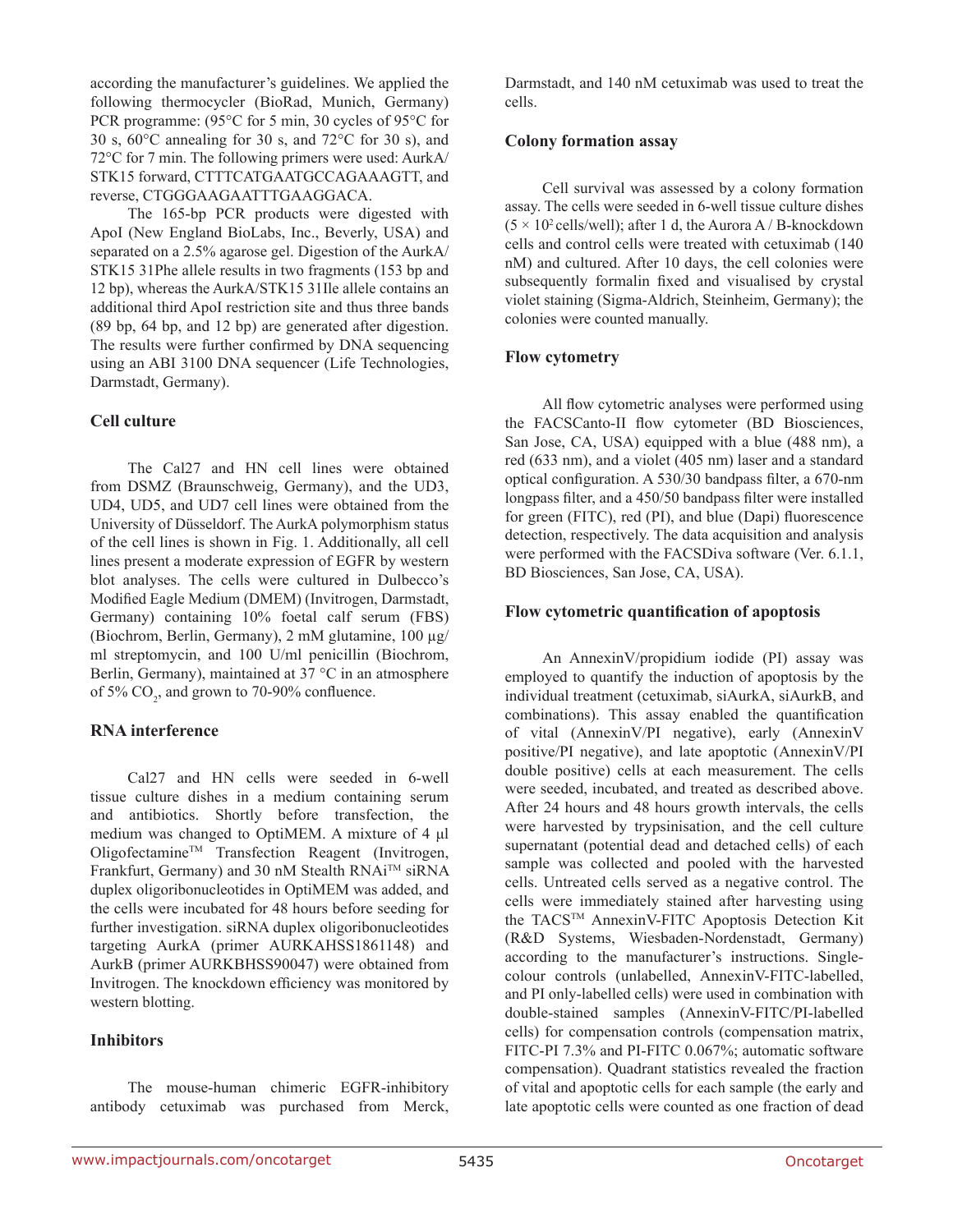/ apoptotic cells). All the experiments were performed in triplicate.

#### **Aneuploidy assay**

To quantify the fraction of aneuploid cells, the treated cells were harvested, washed once with PBS, fixed overnight with 70% methanol, washed again, and resuspended in PBS containing 0.01 mg/ml RNase (Sigma Bio-Sciences, Deisenhofen, Germany). The cells were incubated at 37 °C for 30 min. The cell preparation was completed by the addition of 4',6-diamidino-2-phenylindol (DAPI, Sigma Bio-Sciences) at a final concentration of 1 µg/ml. The DAPI fluorescence signal, as measured by flow cytometry, was plotted on a linear scale, and the ploidy analysis was performed using the multi-cycle algorithm of the ModFit LT 3.2 software (Verity Software House, Topsham, ME, USA), with cell doublet, aggregate, and debris discrimination via pulse processing.

#### **Western blotting**

The cells were lysed in lysis buffer (New England Biolabs, Frankfurt, Germany) supplemented with 1 mM PMSF (Roth, Karlsruhe, Germany). Equal amounts of protein (15 μg) were separated by SDS-PAGE and transferred to Immobilon PVDF membranes (Millipore, Schwalbach, Germany). The blocking of nonspecific binding sites was performed using 5% (w/v) non-fat dry milk in TBST. The membranes were then incubated with primary antibodies diluted in 5% non-fat dry milk/ TBST for 12-14 hours at 4 °C. HRP-conjugated immunoglobulins (diluted 1:5000 in 5% non-fat dry milk/TBST) were used as the secondary antibodies and incubated for 1 h at room temperature. Immunoreactivity was visualised using the Pierce ECL Western Blotting Substrate (Thermo Scientific) and exposure to highperformance chemiluminescence film (G&E Healthcare, Freiburg, Germany).

#### **Statistical analyses**

For interpretation of the immunohistochemical and PCR-RFLP data, statistical analyses were performed using SPSS software (version 18/19, IBM). A significance level of 5% was determined for all the statistical tests. First, the expression profiles of each marker in the different subgroups were compared (tumour versus normal tissue) using a nonparametric test (Wilcoxon-Mann-Whitney-Test). The overall survival was analysed by Kaplan-Meier curves and a log rank test.

Statistical analyses of the results from the *in vitro* experiments were performed using the Prism Graph Pad 5.0 software. Results with p-values < 0.05 were considered significant.

# **ACKNOWLEDGEMENTS**

The authors thank Gerhard Piendl (Department of Gynaecology and Obstetrics; University of Regensburg) for perfect technical assistance.

#### **Conflict of interest statement**

The authors declare no conflict of interest.

# **REFERENCES**

- 1. Hunter KD, Parkinson EK, Harrison PR. Profiling early head and neck cancer. Nat Rev Cancer. 2005; 5(2): 127-35.
- 2. Goerner M, Seiwert TY, Sudhoff H. Molecular targeted therapies in head and neck cancer--an update of recent developments. Head Neck Oncol. 2010; 14(2): 8.
- 3. Chung CH, Ely K, McGavran L, Varella-Garcia M, Parker J, Parker N, Jarrett C, Carter J, Murphy BA. Netterville J,et al: Increased epidermal growth factor receptor gene copynumber is associated with poor prognosis in head and necksquamous cell carcinomas. J Clin Oncol. 2006; 24: 4170-4176.
- 4. Ang KK, Berkey BA, Tu X, Zhang HZ, Katz R, Hammond EH, Fu KK, Milas L. Impact of epidermal growth factor receptor expression on survival and pattern of relapse in patients with advanced head and neck carcinoma. Cancer Res. 2002; 62: 7350-7356.
- 5. Hitt R, Ciruelos E, Amador ML, Benito A, Sanchez JJ, Ballestin C, Cortes-Funes H. Prognostic value of the epidermal growth factor receptor (EGRF) and p53 in advanced head and neck squamous cell carcinoma patients treated with induction chemotherapy. Eur J Cancer. 2005; 41: 453-460.
- 6. Vermorken JB, Mesia R, Rivera F, Remenar E, Kawecki A, Rottey S, Erfan J, Zabolotnyy D, Kienzer HR, Cupissol D, Peyrade F, Benasso M, Vynnychenko I, et al. Platinumbased chemotherapy plus cetuximab in head and neck cancer. N Engl J Med. 2008; 359: 1116-1127.
- 7. Forastiere AA, Metch B, Schuller DE, Ensley JF, Hutchins LF, Triozzi P, Kish JA, McClure S, Von Feldt E, Williamson SK, et al. Randomized comparison of cisplatin plus fluorouracil and carboplatin plus fluorouracil versus methotrexate in advanced squamous-cell carcinoma of the head and neck: a Southwest Oncology Group study. J Clin Oncol. 1992; 10: 1245-1251.
- 8. Huang Q, Yu GP, McCormick SA, Mo J, Datta B, Mahimkar M, Lazarus P, Schäffer AA, Desper R, Schantz SP. Genetic differences detected by comparative genomic hybridization in head and neck squamous cell carcinomas from different tumor sites: construction of oncogenetic trees for tumor progression. Genes Chromosomes Cancer. 2002;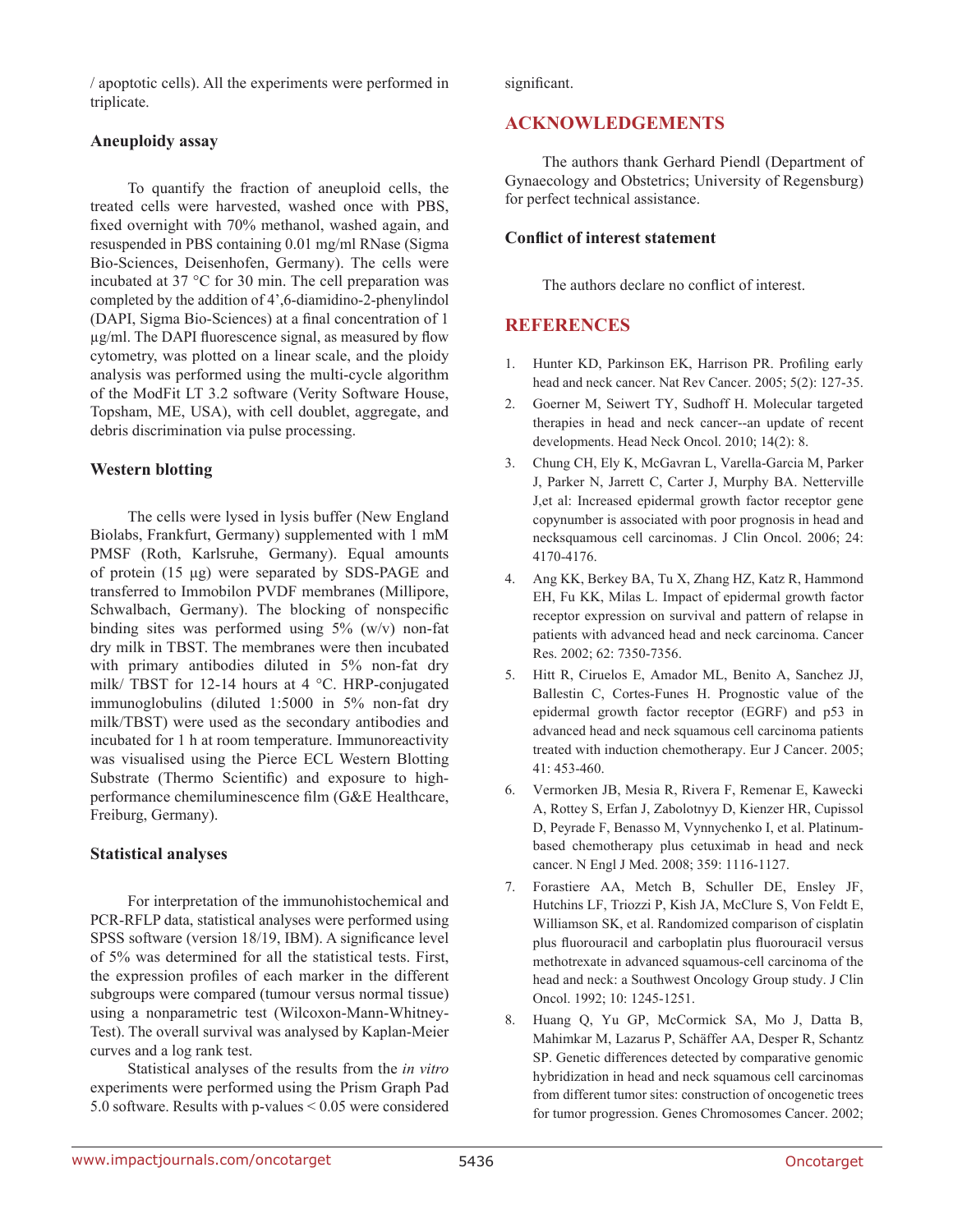34: 224-33.

- 9. Bockmuhl U, Schluns K, Schmidt S, Matthias S, Petersen I. Chromosomal alterations during metastasis formation of head and neck squamous cell carcinoma. Genes Chromosomes Cancer. 2002b; 33: 29-35.
- 10. Chen YJ, Lin SC, Kao T, Chang CS, Hong PS, Shieh TM, Chang KW. Genome-wide profiling of oral squamous cell carcinoma. J Pathol. 2004; 204: 326-32.
- 11. Sen S, Zhou H, White RA. A putative serine/threonine kinase encoding gene BTAK on chromosome 20q13 is amplified and overexpressed in human breast cancer cell lines. Oncogene. 1997; 14: 2195-200.
- 12. Andrews PD, Knatko E, Moore WJ, Swedlow JR. Mitotic mechanics: the auroras come into view. Curr Opin Cell Biol. 2003; 15: 672-683.
- 13. Zhou H, Kuang J, Zhong L, Kuo WL, Gray JW, Sahin A, Brinkley BR, Sen S. Tumour amplified kinase AURKA/ BTAK induces centrosome amplification, aneuploidy and transformation. Nat Genet. 1998; 20: 189-93.
- 14. Fraizer GC, Diaz MF, Lee IL, Grossman HB, Sen S. Aurora-A/AURKA/BTAK enhances chromosomal instability in bladder cancer cells. Int J Oncol. 2004; 25: 1631-9.
- 15. Bockmuhl U, Petersen I. DNA ploidy and chromosomal alterations in head and neck squamous cell carcinoma. Virchows Arch. 2002a; 441: 541-50.
- 16. Vader G, Lens SM. The Aurora kinase family in cell division and cancer. Biochem Biophys Acta. 2008; 1786: 60-72.
- 17. Miao X, Sun T, Wang Y, Zhang X, Tan W, Lin D. Functional STK15 Phe31Ile polymorphism is associated with the occurrence and advanced disease status of esophageal squamous cell carcinoma. Cancer Res. 2004; 64(8): 2680-3.
- 18. Ewart-Toland A, Dai Q, Gao YT, Nagase H, Dunlop MG, Farrington SM, Barnetson RA, Anton-Culver H, Peel D, Ziogas A, Lin D, Miao X, Sun T, et al. Aurora-A/STK15 T+91A is a general low penetrance cancer susceptibility gene: a meta-analysis of multiple cancer types. Carcinogenesis. 2005; 26(8): 1368-73.
- 19. Hoellein A, Pickhard A, von Keitz F, Schoeffmann S, Piontek G, Rudelius M, Baumgart A, Wagenpfeil S, Peschel C, Dechow T, Bier H, Keller U. Aurora kinase inhibition overcomes cetuximab resistance in squamous cell cancer of the head and neck. Oncotarget. 2011; 2(8): 599-609.
- 20. Bonner JA, Harari PM, Giralt J, Cohen RB, Jones CU, Sur RK, Raben D, Baselga J, Spencer SA, Zhu J, Youssoufian H, Rowinsky EK, Ang KK. Radiotherapy plus cetuximab for locoregionally advanced head and neck cancer: 5-year survival data from a phase 3 randomised trial, and relation between cetuximab-induced rash and survival. Lancet Oncol. 2010; 11: 21-28.
- 21. Frampton JE. Cetuximab: a review of its use in squamous cell carcinoma of the head and neck. Drugs. 2010; 70(15):

1987-2010.

- 22. Peréz-Soler R, Saltz L. Cutaneous adverse effects with HER1/EGFR-targeted agents: is there a silver lining? J Clin Oncol. 2005; 23(22): 5235-46.
- 23. Bölke E, Gerber PA, Lammering G, Peiper M, Müller-Homey A, Pape H, Giro C, Matuschek C, Bruch-Gerharz D, Hoffmann TK, Gripp S, Homey B, Budach W. Development and management of severe cutaneous side effects in head-and-neck cancer patients during concurrent radiotherapy and cetuximab. Strahlenther Onkol. 2008; 184(2): 105-10.
- 24. Dar AA, Zaika A, Piazuelo MB, Correa P, Koyama T, Belkhiri A, Washington K, Castells A, Pera M, El-Rifai W. Frequent overexpression of Aurora Kinase A in upper gastrointestinal adenocarcinomas correlates with potent antiapoptotic functions. Cancer. 2008; 112(8): 1688-98.
- 25. Chen YJ, Chen CM, Twu NF, Yen MS, Lai CR, Wu HH, Wang PH, Yuan CC. Overexpression of Aurora B is associated with poor prognosis in epithelial ovarian cancer patients. Virchows Arch. 2009; 455(5): 431-40.
- 26. Lin ZZ, Jeng YM, Hu FC, Pan HW, Tsao HW, Lai PL, Lee PH, Cheng AL, Hsu HC. Significance of Aurora B overexpression in hepatocellular carcinoma. Aurora B Overexpression in HCC. BMC Cancer. 2010; 10: 461.
- 27. Lassus H, Staff S, Leminen A, Isola J, Butzow R. Aurora-A overexpression and aneuploidy predict poor outcome in serous ovarian carcinoma. Gynecol Oncol. 2011; 120(1): 11-7.
- 28. Pannone G, Hindi SA, Santoro A, Sanguedolce F, Rubini C, Cincione RI, De Maria S, Tortorella S, Rocchetti R, Cagiano S, Pedicillo C, Serpico R, Lo Muzio L,et al. Aurora B expression as a prognostic indicator and possible therapeutic target in oral squamous cell carcinoma. Int J Immunopathol Pharmacol. 2011; 24(1): 79-88.
- 29. Mehra R, Serebriiskii IG, Burtness B, Astsaturov I, Golemis EA. Aurora kinases in head and neck cancer. Lancet Oncol. 2013; 14(10): 425-35.
- 30. Reiter R, Gais P, Jütting U, Steuer-Vogt MK, Pickhard A, Bink K, Rauser S, Lassmann S, Höfler H, Werner M, Walch A. Aurora kinase A messenger RNA overexpression is correlated with tumor progression and shortened survival in head and neck squamous cell carcinoma. Clin Cancer Res. 2006; 12(17): 5136-41.
- 31. Hoque A, Carter J, Xia W, Hung MC, Sahin AA, Sen S, Lippman SM. Loss of aurora A/STK15/BTAK overexpression correlates with transition of in situ to invasive ductal carcinoma of the breast. Cancer Epidemiol Biomarkers Prev. 2003; 12(12): 1518-22.
- 32. Reiter R, Gais P, Steuer-Vogt MK, Boulesteix AL, Deutschle T, Hampel R, Wagenpfeil S, Rauser S, Walch A, Bink K, Jutting U, Neff F, Arnold W, et al. Centrosome abnormalities in head and neck squamous cell carcinoma (HNSCC). Acta Otolaryngol. 2009; 129(2): 205-13.
- 33. Marumoto T, Zhang D, Saya H. Aurora-A a guardian of